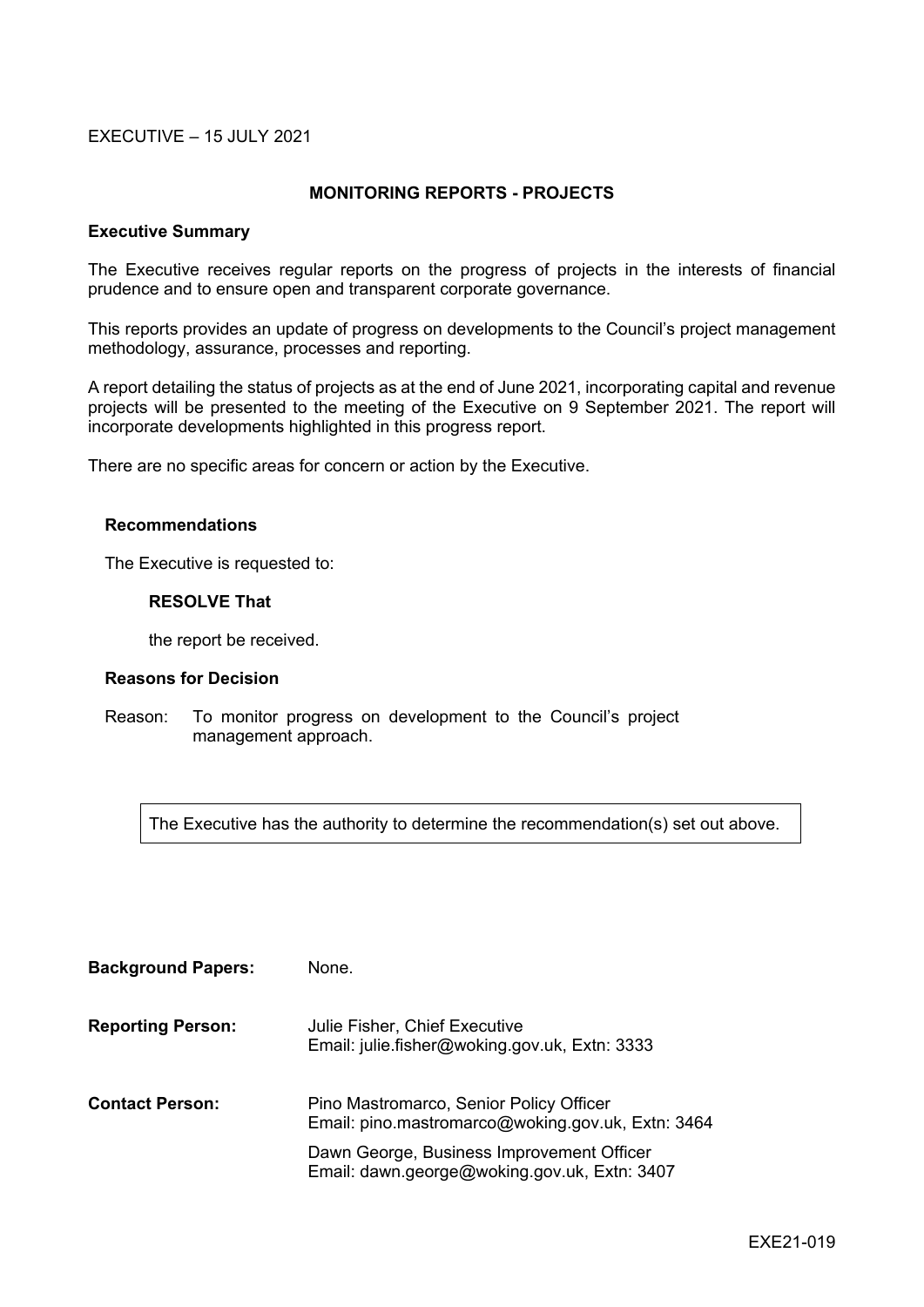| <b>Portfolio Holder:</b> | Councillor Ayesha Azad<br>Email: Cllrayesha.azad@woking.gov.uk                                           |
|--------------------------|----------------------------------------------------------------------------------------------------------|
|                          | <b>Shadow Portfolio Holder:</b> Councillor Ann-Marie Barker<br>Email: cllrann-marie.barker@woking.gov.uk |

**Date Published:** 7 July 2021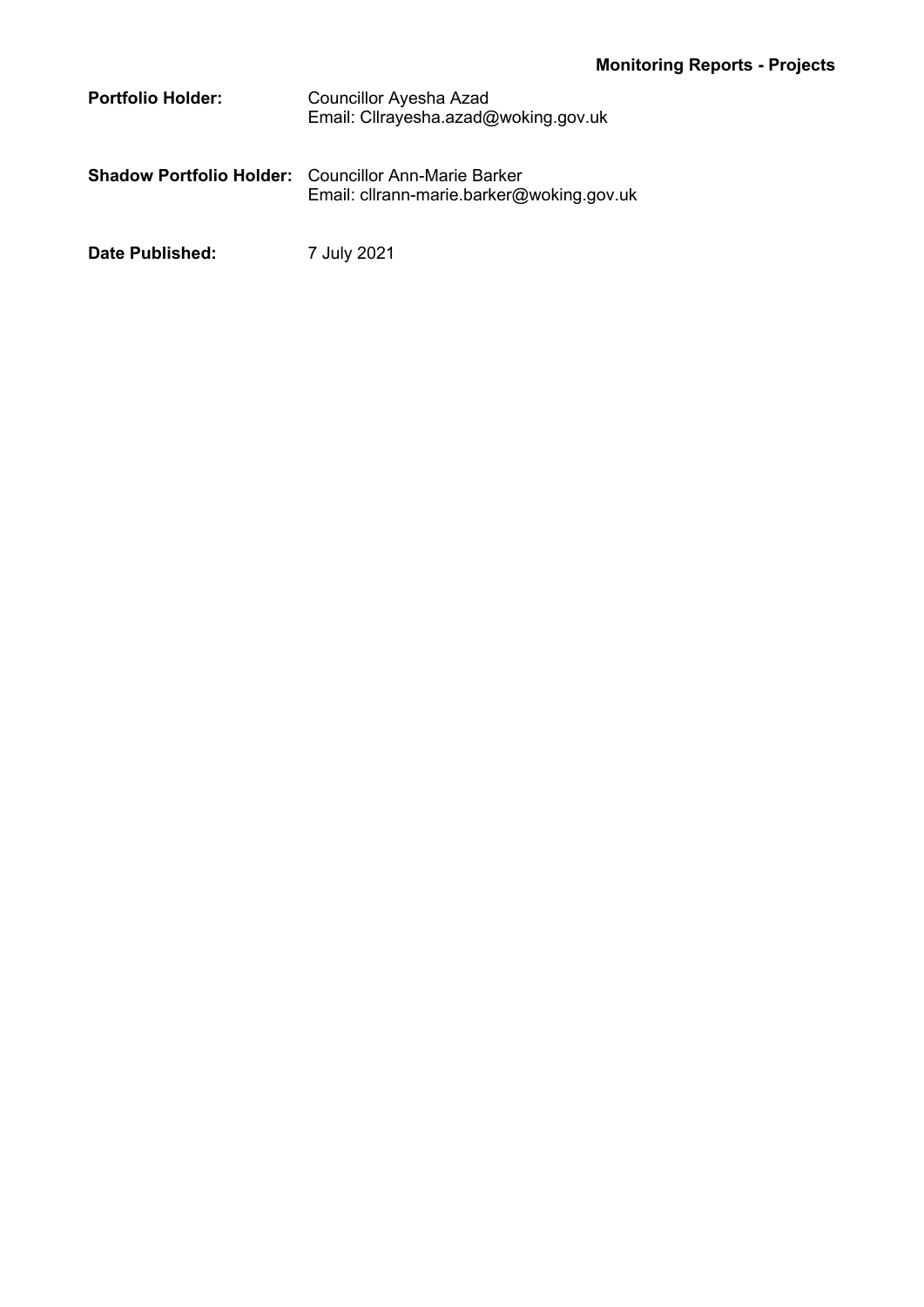# **1.0 Background**

- 1.1 The undertaking of projects is an integral part of Woking Borough Council (WBC) business delivery, and a significant amount of Council resources are allocated to their successful completion. Project management processes have therefore been developed and maintained to bring consistency to how projects are managed, and to aid the project manager in delivering projects on time, to budget and to the desired standard.
- 1.2 The process has been structured to be flexible and user friendly so it can meet the specific needs of the Council. It has been designed to add value to officers who are leading on projects and support the development of a common standard and capability; its primary objective is to complement the WBC can do culture, not compromise it.
- 1.3 Every WBC project, regardless of size or type, is required to follow the WBC project management method which is based on the principles of PRINCE2 project management methodology, which is regarded as the best practice approach when implementing projects.
- 1.4 In response to the Corporate Plan priority Effective Use of Resources, the developing Medium Term Financial Strategy and in response to peer reports and learning from best practice, we are developing our project management practices so that we continually improve, use resources wisely and drive out benefits from our investment into project activity.

# **2.0 Progress Update**

- 2.1 The key activity since the last report to the Executive on monitoring projects has been:
	- Project Support Office undertaking assurance reviews of all projects. An initial first pass review has taken place and a more detailed follow up is planned through July and August in order to provide an assurance review for the report to the Executive of 9 September 2021.
	- Consolidation of all projects onto the Council's project management method managed through the SharePoint platform.
	- Administered the closure of in excess of 24 projects.
	- Reviewed the project management process to:
		- o Capture the alignment of projects to Corporate Plan priorities;
		- $\circ$  Capture any third party engagement;
		- o Capture any confidentiality and disclosure requirements;
		- o Capture any officer interests.
	- Overview training has been delivered to the Corporate Leadership Team and Senior Managers.
	- Developed scope for bespoke project management training commissioning of training is subject to review of costs and budget provision.
	- Established an initial portfolio report for the Corporate Leadership Team.
	- Established an officer Corporate Programme Board and Board reporting.